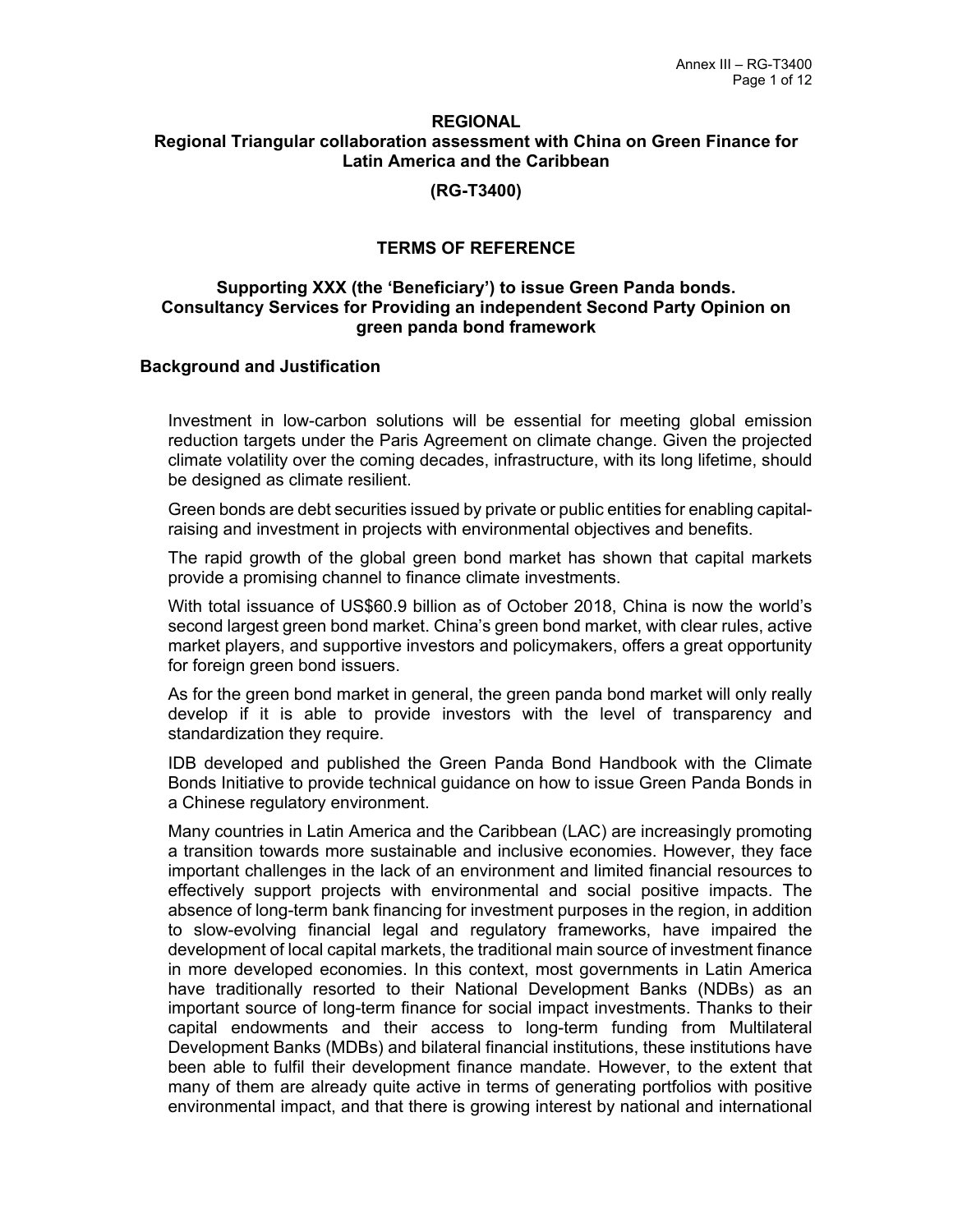institutional and impact investors for acquiring green fixed-income securities, there is an opportunity for NDBs to diversify their traditional sources of long-term funding through the issuance of use-of-proceeds social bonds, backed by those portfolios.

[Beneficiary] has expressed interest in getting technical and logistical support, in order to structure a green panda bond issue to be placed in the Chinese market. As an initial stage of this process a first consultancy aimed at supporting [Beneficiary] in the identification of its eligible portfolio and the preparation of the bond framework.

The aim of this new consultancy is to provide an independent second party opinion on the framework while supporting [Beneficiary] in its efforts to build internal capacity on the subject. To this end, the IDB is seeking candidates with experience and international recognition in the certification of green bonds and a deep understanding of the Chinese panda bond market, low-carbon market sectors and their environmental outcomes.

# **Objectives**

The purpose of this consultancy is to provide (i) support to [Beneficiary] senior management in their Green bond project and (ii) provide an independent assessment of the integrity of the framework, capacity, information and criteria used to structure [Beneficiary] green panda bond, which will contribute to reassure investors that the bond will meet their requirements.

# **Key Activities**

The selected firm will be present the green panda bonds market characteristics and features

The selected firm will be required to provide an independent review of the set of activities (upon request) related to the development and placement of the bonds, which may include one or a combination of the following:

- **−** Assessment of the issuer' sustainability performance
- **−** Revision of use of proceeds criteria, management and reporting commitments
- **−** Review of the transparency and accuracy of the procedures for selecting projectsassociated loans to be included in the bond
- **−** Qualitative assessment of the portfolio and verification of alignment with ICMA's Green Bond Principles and relevant green bond principles and guidelines in China
- **−** ESG analysis of the bond and its issuer

# **Expected Outcome and Deliverables**

## Deliverable 1. Kick-off workshop

Deliverable 2. An independent second party opinion report. Public disclosure of the report by the firm will be subject to authorization by [Beneficiary].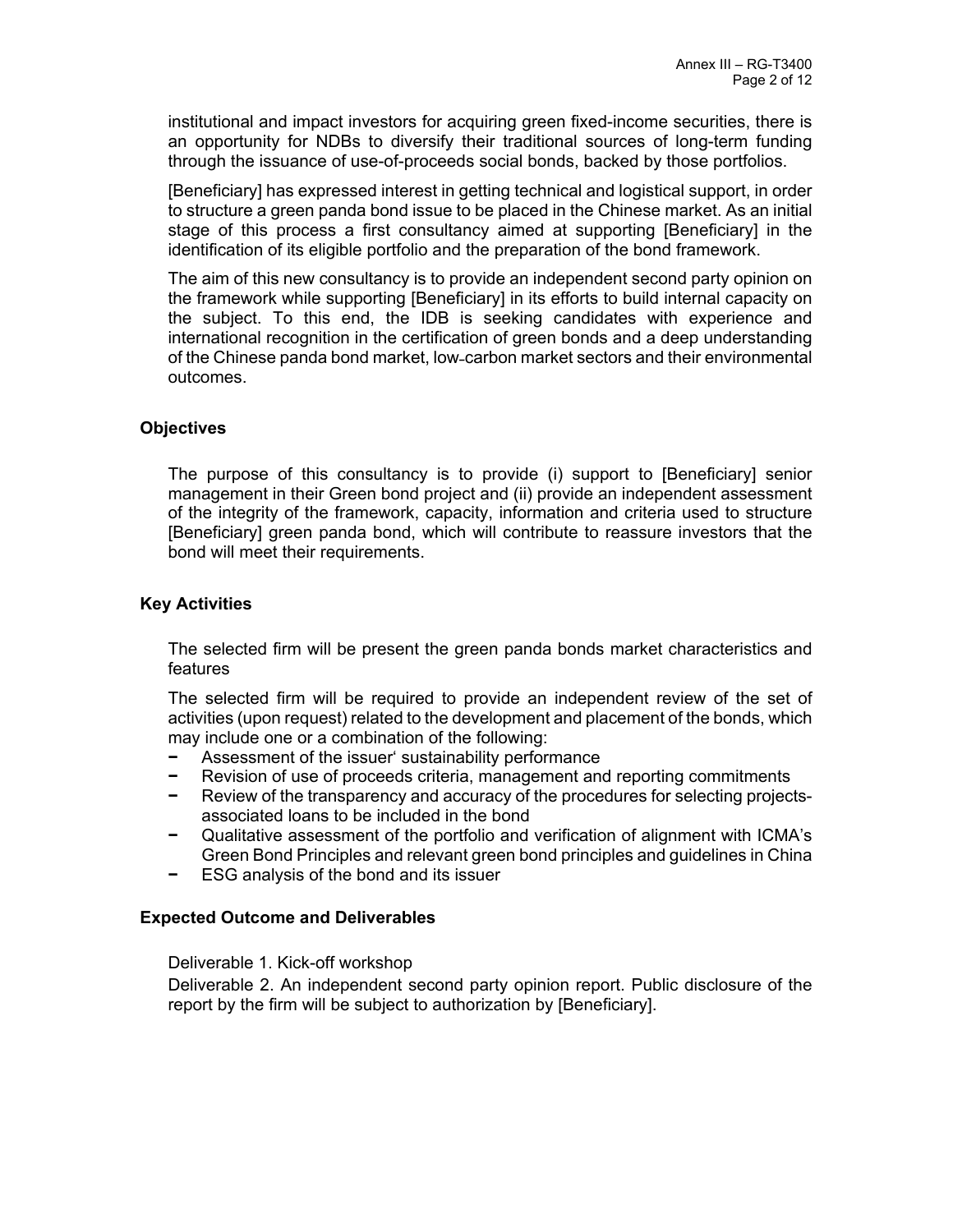#### **Project Schedule and Milestones**

At the beginning of the consultancy the consultancy firm will provide a working plan proposal including a chronogram. This working plan will have to be approved by the IDB and the Beneficiary.

#### **Reporting Requirements**

In order to ensure smooth coordination between the consultancy firm, the Bank and the Beneficiary, the consultancy firm will provide at the beginning of the consultancy, a working plan including a chronogram, to be validated by both the IDB and the Beneficiary.

Regular progress reports will be provided to both the IDB and the Beneficiary, in the format and frequency accorded in working plan.

#### **Acceptance Criteria**

The final version of the independent second party opinion report will be reviewed for approval by both the IDB and [Beneficiary]. Public disclosure of the report by the firm will be subject to authorization by [Beneficiary]. Both the IDB and [Beneficiary] will provide the contact of their staff in charge of approval (see below section [0\)](#page-2-0).

## <span id="page-2-0"></span>**Supervision and Reporting**

Technical responsibility of the consultancy will be in charge of Maria Netto, Financial Markets Lead Spec, IFD/CMF (202.623.2009; mnetto@iadb.org). All of the activities of the consultancy will be coordinated with the IDB.

## **Schedule of Payments**

- 1.1. Payment will be realized in one transaction, for 100% of the contract value, upon delivery and approval by the IDB and the Beneficiary of the final independent second party opinion report.
- 1.2. The IDB Official Exchange Rate indicated in the RFP will be applied for necessary conversions of local currency payments.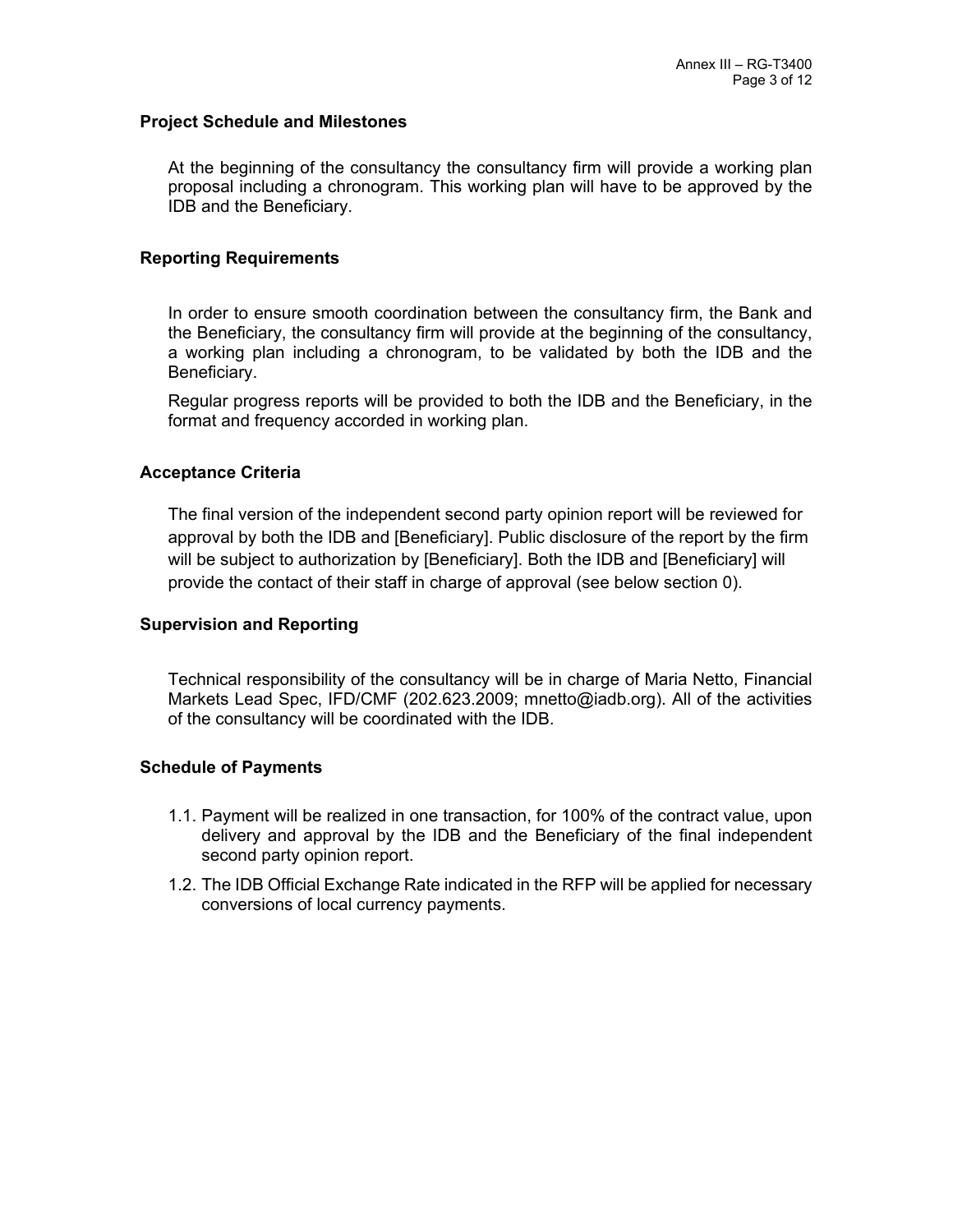#### **REGIONAL Regional Triangular collaboration assessment with China on Green Finance for Latin America and the Caribbean (RG-T3400)**

# **TERMS OF REFERENCE**

# **Consultancy Services for Institutional Diagnostic and Screening for [Beneficiary] Green Panda Bond aligned Loan Portfolio**

## **Background and Justification**

Investment in low-carbon solutions will be essential for meeting global emission reduction targets under the Paris Agreement on climate change. Given the projected climate volatility over the coming decades, infrastructure, with its long lifetime, should be designed as climate resilient.

Green bonds are debt securities issued by private or public entities for enabling capitalraising and investment in projects with environmental objectives and benefits.

The rapid growth of the global green bond market has shown that capital markets provide a promising channel to finance climate investments. Green bonds have been the subject of increasing government, investor and media interest and expectations, driven by the prospect of matching large low-carbon investment requirements with the trillions of dollars in global bond markets held by institutional investors. The mix of issuers has expanded from the Multilateral Development Manks (MDBs) that pioneered the market to include local governments and agencies, utility companies, national development banks and other corporate issuers.

With total issuance of US\$60.9 billion as of October 2018, China is now the world's second largest green bond market. China's green bond market, with clear rules, active market players, and supportive investors and policymakers, offers a great opportunity for foreign green bond issuers.

The growth in the market and the range of issuers has led to the need for more transparency and standardization, in order to ensure the credibility and potential for growth of the green bonds market. A set of Green Bonds Principles (GBP) has been developed by a consortium of issuers, investors and intermediaries to ensure quality and transparency. The voluntary guidelines cover four aspects including: (i) use of proceeds; (ii) process for project evaluation and selection; (iii) management of proceeds; and (iv) monitoring and reporting, including on impacts. Assurance to investors and stakeholders about the issuer's adherence to these principles is provided by independent entities (second party review).

As for the green bond market in general, the green panda bond market will only develop if it is able to provide investors with the level of transparency and standardization they require.

Many countries in Latin America and the Caribbean (LAC) are increasingly promoting low-carbon development strategies and mitigation action plans. But they face important challenges in the lack of an environment that is conducive to investing on low-carbon development and limited financial resources to effectively support the adoption of climate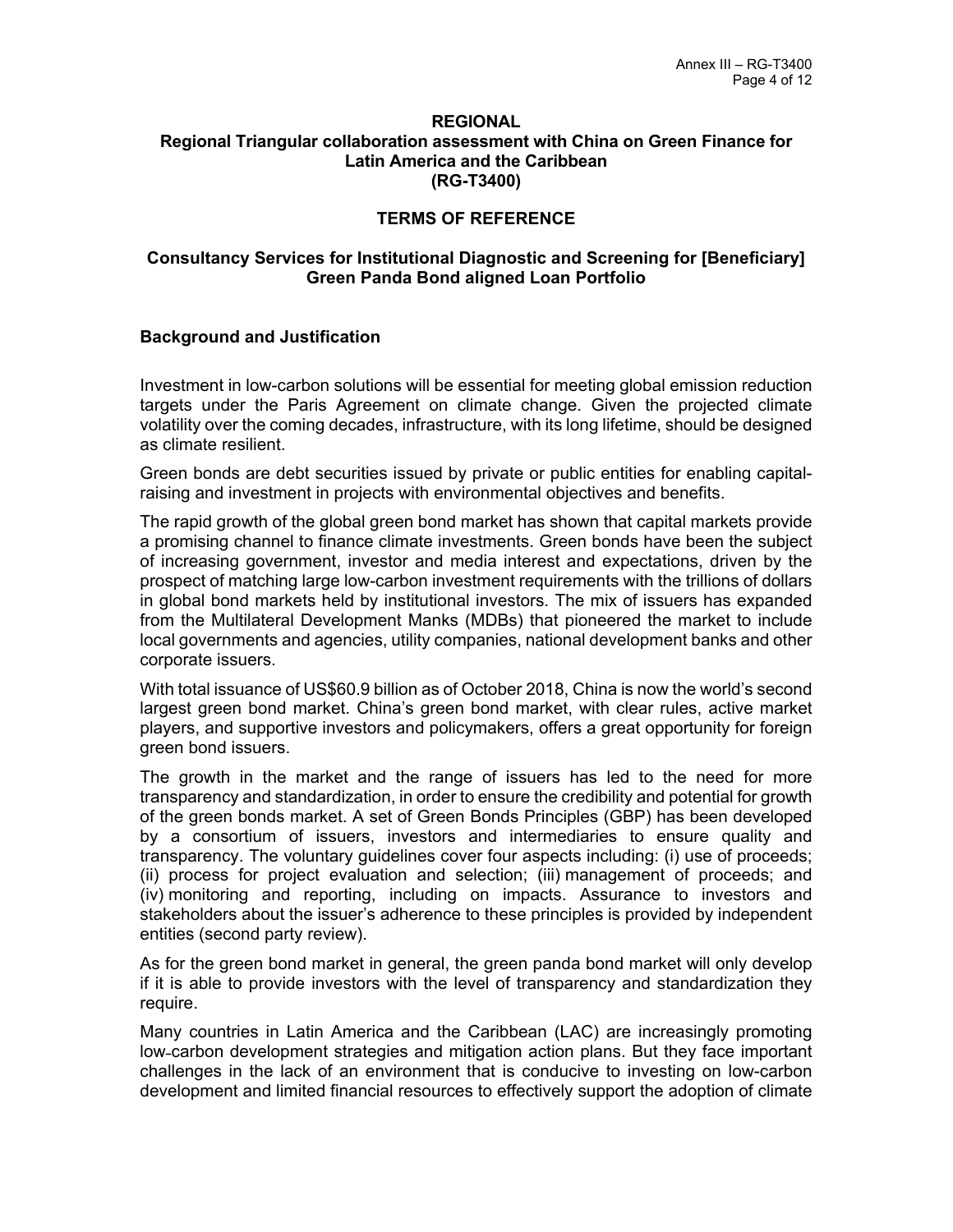change mitigation measures. The absence of long-term bank financing for investment purposes in the region, in addition to slow-evolving financial legal and regulatory frameworks, have impaired the development of local capital markets, the traditional main source of investment finance in more developed economies. In this context, most governments in Latin America have traditionally resorted to their National Development Banks (NDBs) as an important source of long-term finance for productive investments, and more recently for climate change mitigation and adaptation investments. Thanks to their capital endowments and their access to long-term funding from MDBs and bilateral financial institutions, these institutions have been able to fulfil their development finance mandate. However, to the extent that many of them are already quite active in terms of generating portfolios of climate-change-related investments, and that there is growing interest by national and international institutional and impact investors for acquiring green fixed-income securities, there is an opportunity for NDBs to diversify their traditional sources of long-term funding through the issuance of use-of-proceeds green bonds, backed by those portfolios.

This consultancy supports the Beneficiary in its efforts to raise private funds at adequate maturities in local and international capital markets through the issuance of green bonds. The Beneficiary will receive technical and promotional assistance required to: (i) structure their first green panda bond issue backed by their existing green loan portfolios, (ii) get the necessary second party independent review and verification of adherence with the chosen set of principles and/or standard; (iii) market those new securities; and (iv) disseminate the results of these experiences and share the lessons learned and best practices among other NDBs and relevant public and private stakeholders in the región.

[Beneficiary] has expressed interest in expressed interest in receiving technical and logistical support, in order to structure a first green panda bond issue to be placed in the Chinese market.

As part of the initial stage of this process (see point (i) above), the aim of this consultancy is to undertake an institutional diagnostic and screening of the green loan portfolio of [Beneficiary] and its positive environmental impacts, in order to determine a set of loan sub-portfolios susceptible to be securitized through a green panda bond issuance. To this end, the IDB is seeking candidates with knowledge of the financial sector and credit activities (first and second tier), experience in the certification of green bonds and a deep understanding of the Chinese Panda Bond guidelines, low-carbon market sectors and their environmental outcomes.

# **Objectives**

The purpose is to support [Beneficiary] in (i) carrying out an analysis of its existing portfolio, in order to determine a potential sub-portfolio susceptible to be securitized through a green or SDG-aligned bond issuance and (ii) help the beneficiary in preparing a green or SDG-aligned bond framework in order to facilitate a second party review and certification. The work shall be based on (i) the [Green Bond Principles](http://www.icmagroup.org/Regulatory-Policy-and-Market-Practice/green-bonds/green-bond-principles/), (ii) the [Climate](https://www.climatebonds.net/standards/taxonomy)  [Bond Initiative taxonomy for green bonds,](https://www.climatebonds.net/standards/taxonomy) (iii) the Chinese Green Bond Principles, and - when relevant – (iv) the [Climate Bonds Standards](https://www.climatebonds.net/standards),

# **Key Activities**

Perform an institutional diagnostic on [Beneficiary] activities related to financing climate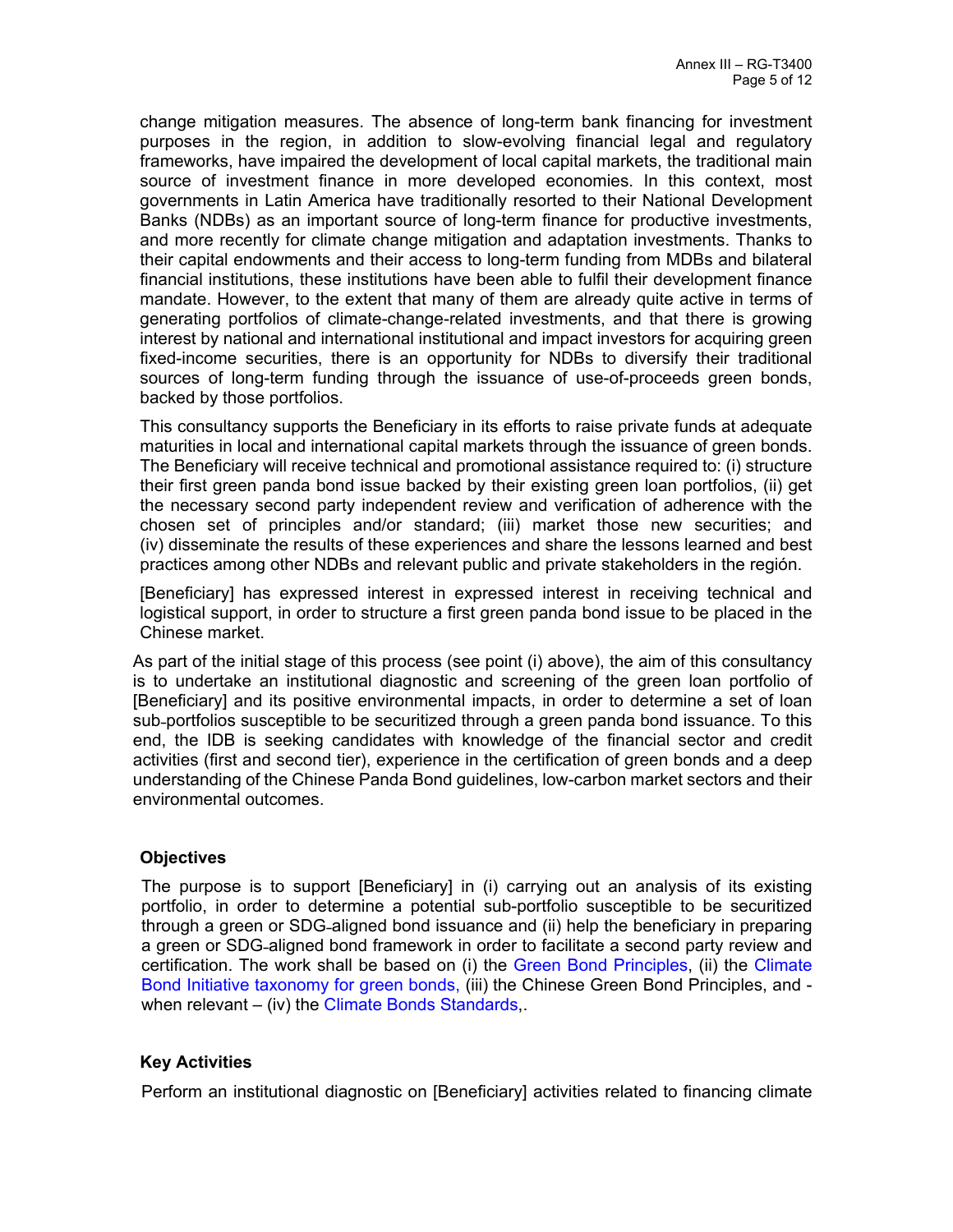friendly and green projects, and the way in which it generates portfolio in this type of projects and operate this line of business.

Propose a clear definition of what constitutes the bond eligible portfolio, including the inclusion of these definitions in [Beneficiary]'s systems for future reference.

Carry out an analysis of the existing loan portfolio and determine which segment is considered green under the proposed definition.

Carry out an analysis of the existing information systems in order to see how the identification and monitoring of the eligible projects is done or should be done, paving the way to smooth compliance with green bond common reporting requirements.

Help design the main features of what would be the bond framework presented for second party review and/or certification.

Work jointly with representatives from [Beneficiary] and ensure capacity is created locally with regards to eligible portfolio segmentation.

## **Expected Outcome and Deliverables**

A draft report including the basis for and findings of the above institutional and portfolio analysis/selection and – when relevant – recommendation for adjustments in [Beneficiary] information system in order to identify and monitor the green-aligned portfolio.

A green panda bond framework, approved by both [Beneficiary] and IDB, ready to be submitted to a second party reviewer.

## **Project Schedule and Milestones**

The work plan and schedule will be agreed with the IDB and firm and presented by the consulting firm no more than five days after the signing of the contract.

## **Reporting Requirements**

All reports must be in English.

Every report must be submitted to the Bank in an electronic file. The report should include cover, main document, and all annexes. Zip files will not be accepted as final reports, due to Records Management Section regulations.

## **Acceptance Criteria**

Each product will be presented to the IDB team and the executing agency team for comments and review. Only the final version approved by the IDB may result in payment.

## **Other Requirements**

*N/A*

## **Supervision and Reporting**

The consulting firm will be reporting to Maria Netto and Enrique Nieto, Financial Markets and Climate Change Specialists (IFD/CMF) supported by Isabelle Braly-Cartillier (IFD/CMF)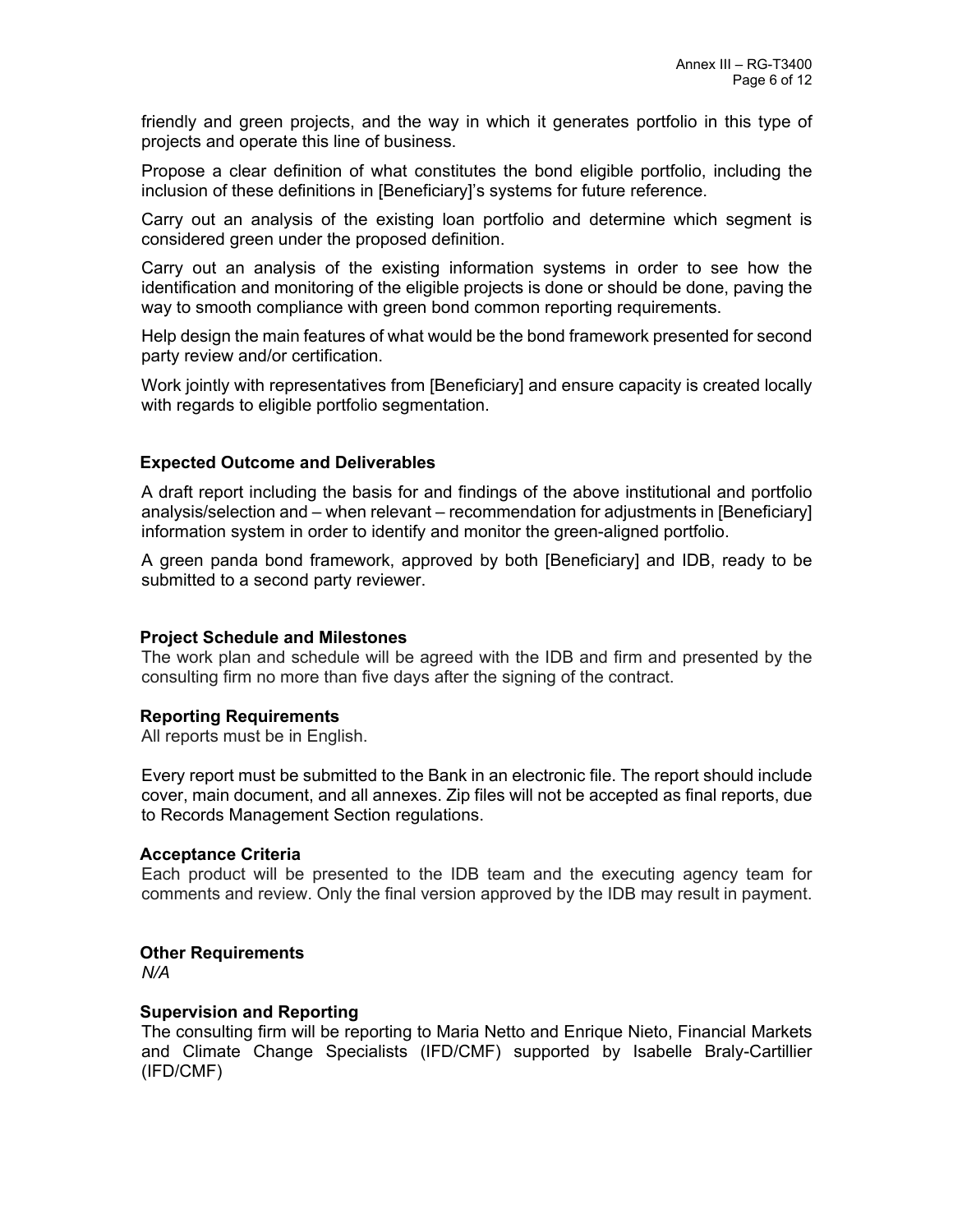# **Schedule of Payments**

Payment terms will be based on project milestones or deliverables. The Bank does not expect to make advance payments under consulting contracts unless a significant amount of travel is required. The Bank wishes to receive the most competitive cost proposal for the services described herein.

The IDB Official Exchange Rate indicated in the RFP will be applied for necessary conversions of local currency payments.

| <b>Payment Schedule</b>        |      |
|--------------------------------|------|
| <b>Deliverable</b>             | %    |
| 1. Upon signature of contract  | 20%  |
| 2. Completion of deliverable 1 | 40%  |
| 3. Completion of deliverable 2 | 40%  |
| ΤΟΤΑL                          | 100% |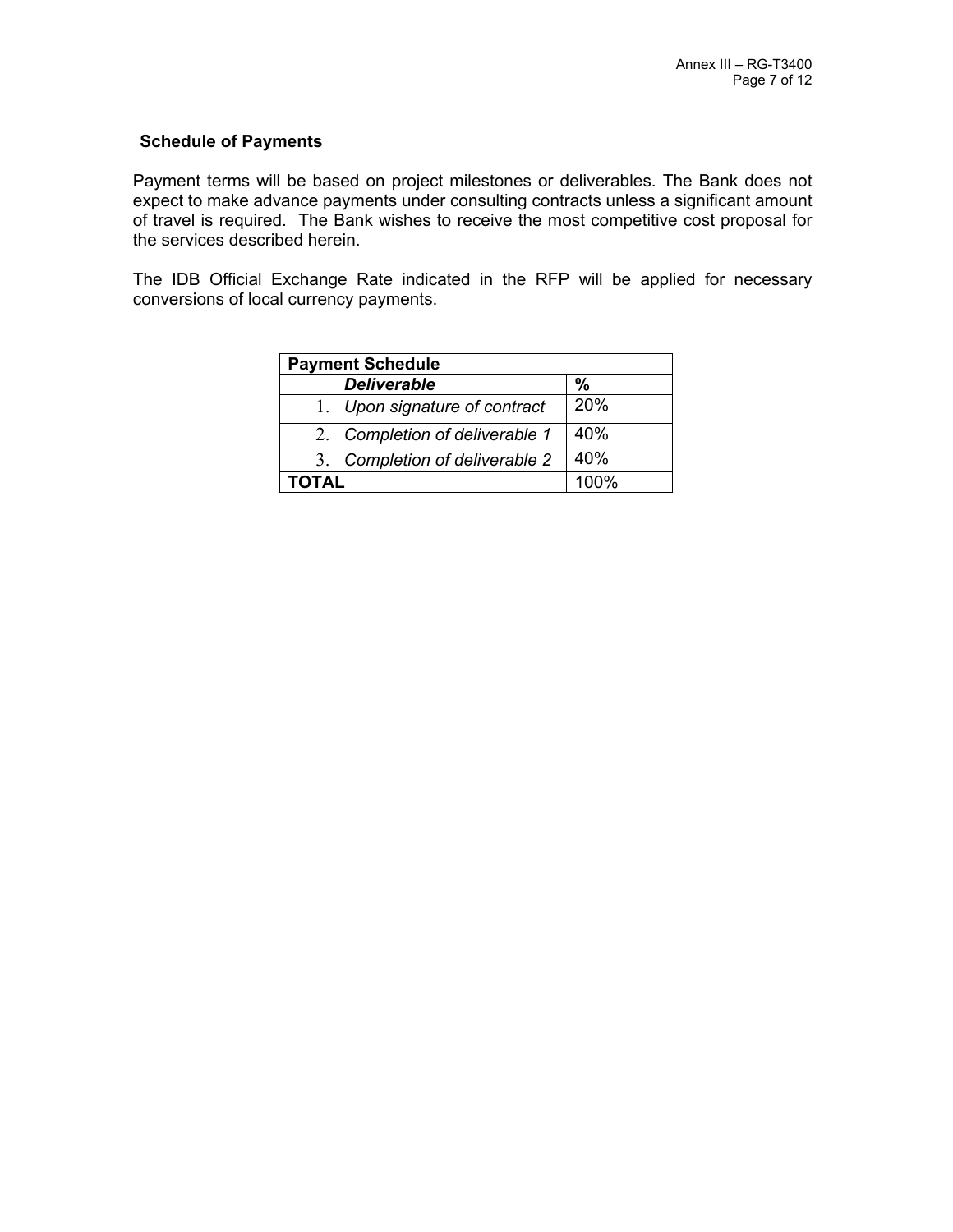## **REGIONAL**

#### **Evaluación de la colaboración regional triangular con China sobre finanzas verdes para América Latina y el Caribe (RG-T3400)**

## **TERMINOS DE REFERENCIA**

## **Consultoría internacional para apoyar el [beneficiario] en sus proyectos de diseño de una estrategia de verde**

#### **Contexto:**

Establecido en 1959, el Banco Interamericano de Desarrollo (" BID " o " Banco") es la principal fuente de financiamiento para el desarrollo económico, social e institucional en América Latina y el Caribe. Proporciona préstamos, subvenciones, garantías, asesoramiento sobre políticas y asistencia técnica a los sectores público y privado de sus países prestatarios.

El BID viene desarrollando facilidades de apoyo para los Bancos Nacionales de Desarrollo (BND) cuyo objetivo es proveer asistencia técnica a los BND para que se inserten en forma más efectiva en el marco de políticas públicas para la transición a economías sustentables. El objetivo es que los BND que beneficien de estos apoyos fortalezcan su conocimiento y capacidades institucionales para participar más activamente en esta transición.

El BID viene apoyando a BND hace muchos años en el fortalecimiento de sus capacidades en estos temas. Al día de hoy, más de diez instituciones han recibido apoyo en la definición de estrategias, diseño de sistemas de manejo de riesgos A&S o desarrollo de líneas de financiamiento verdes.

A finales de 2015, el gobierno de China creó un "Grupo de Trabajo sobre Financiamiento Verde de China" dirigido por el 'People's Bank of China' (PBOC) y compuesto por varias Instituciones Financieras (IFI) y ministerios como el Ministerio de Hacienda y el Ministerio de Protección Ambiental. El Grupo de Trabajo emitió en agosto de 2016 una "Guía para construir un sistema financiero verde" que incluía un paquete de regulaciones de mercados financieros, incentivos de mercado y fondos/recursos dedicados, tales como:

- Desarrollo de estándares nacionales para bonos verdes (catálogo), incluyendo el requisito de un sistema obligatorio de divulgación de información ambiental para empresas y emisores de bonos
- Operaciones de segundo piso a las IFI por el PBOC
- Fondos verdes nacionales y subnacionales ofrecidos a través de IFI
- Programas especializados de garantías verdes
- Subsidios de tasas de interés para préstamos verdes
- Desarrollo de mecanismos de seguros verdes y regulación solicitando un seguro obligatorio de responsabilidad por contaminación

El BID, a través de su División de Conectividad, Mercados y Finanzas (IFD/CMF), trabaja cada vez más con los reguladores de los mercados financieros y los bancos nacionales de desarrollo para integrar el cambio climático y las preocupaciones ambientales en sus negocios mediante el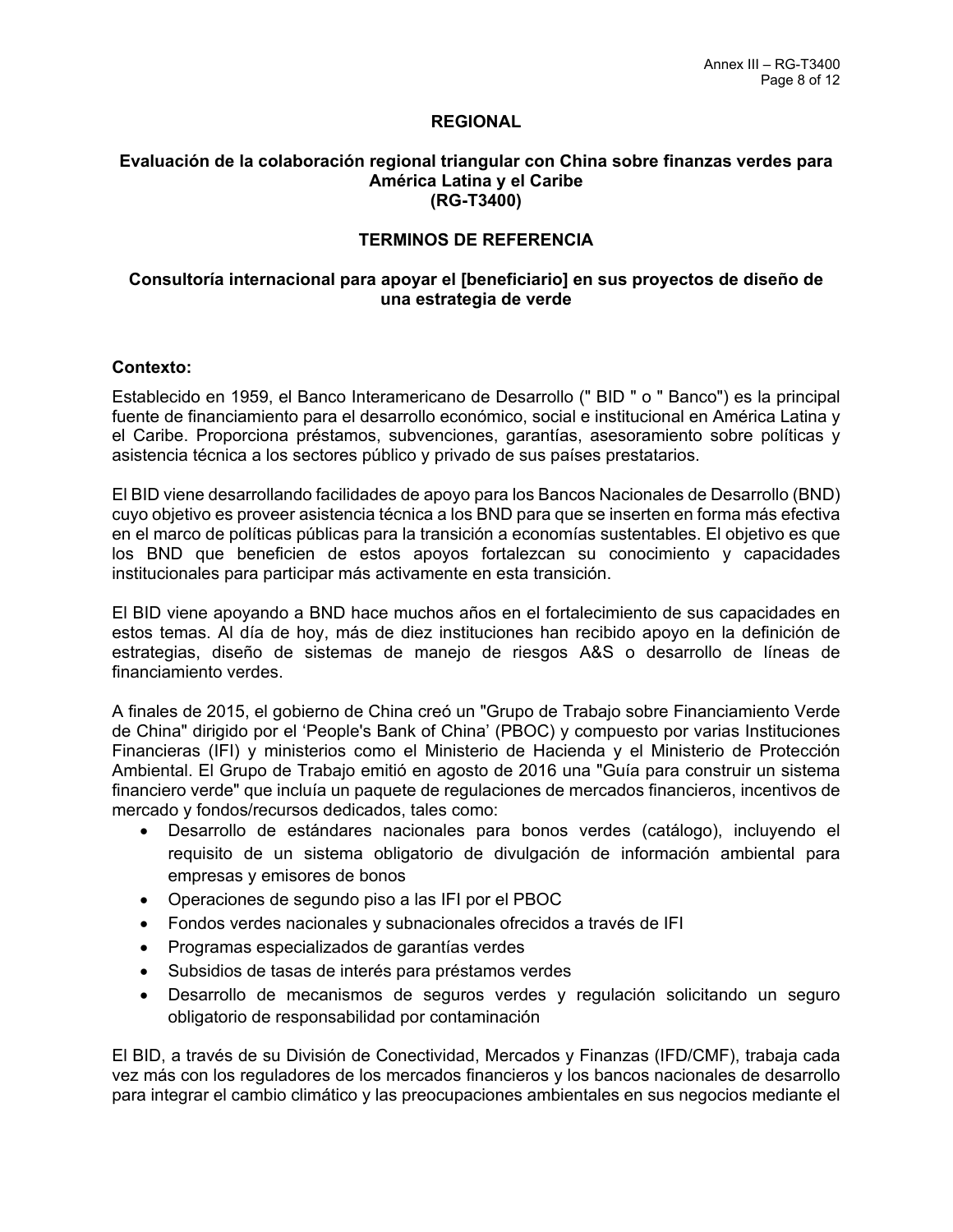desarrollo de estrategias financieras orientadas para promover las finanzas verdes en la región de ALC y eventualmente catalizar las inversiones privadas en esta área con el apoyo del financiamiento climático internacional. Al igual que China, los reguladores de los mercados financieros y los BND en ALC están en una posición única para involucrar a las IFI y los inversores privados, alinear el financiamiento del desarrollo con las acciones de mitigación prioritarias nacionales y canalizar el financiamiento climático internacional para promover e incrementar las inversiones en proyectos verdes.

Mediante este nuevo programa de asistencia técnica, IFD/CMF tiene como objetivo (i) promover el intercambio de conocimiento entre los reguladores de los mercados financieros y los NDB de China y ALC; y (ii) apoyar hasta los NDB/reguladores en el desarrollo de la capacidad institucional y pilotear la replicación metodologías y modelos desarrollados por China adaptándolos a los contextos locales.

**El equipo:** El Sector de Instituciones para el Desarrollo (IFD) es responsable de conceptualizar, preparar, apoyar la ejecución y supervisar las operaciones del Banco relacionadas a la gobernanza, fortalecimiento y reforma del sector público, descentralización, temas económicos y fiscales, y el desarrollo de mercados de capital e instituciones financieras, y competitividad a escala nacional, regional y local.

# **Lo que harás:**

- 1) Contexto en [País Beneficiario] de retos en materia de inversión en proyectos verdes.
- 2) Lineamientos para identificar proyectos de inversión considerados como verdes y sustentables
	- Proveer los lineamientos para identificar proyectos de inversión considerados como verdes y sustentables, dentro del rumbo de negocios de [beneficiario], basados en estándares y mejores prácticas internacionales
	- Recomendar, en su caso, las tecnologías que deberían ser elegibles al programa de financiamiento BID con [beneficiario] bajo criterios de viabilidad y rentabilidad esperada basado en las condiciones actuales en [país beneficiario].
	- Identificar qué instrumentos financieros existen en [beneficiario] para financiar este tipo de proyectos.
- 3) Definición del mercado potencial para [beneficiario]
	- Apoyar a [beneficiario] en identificar las tecnologías identificadas en Parte 2 actualmente financiadas por ellos y el volumen de financiamiento otorgado a estas inversiones sustentables.
	- Identificar, con insumos de [beneficiario], subsectores en el ámbito agropecuario para incrementar el financiamiento de [beneficiario] de las tecnologías identificadas, e inversiones estimar el tamaño de mercado (número de clientes y volumen de inversión potencial), con base en la experiencia de la [beneficiario] y considerando la posible oferta de otras instituciones que intermedian los fondos de [beneficiario].
	- Identificar las barreras principales, en su caso.
	- Recomendar requisitos que se deberán solicitar a intermediarios financieros rurales con los que [beneficiario] trabaja desde el segundo piso para colocar inversiones de las tecnologías identificadas.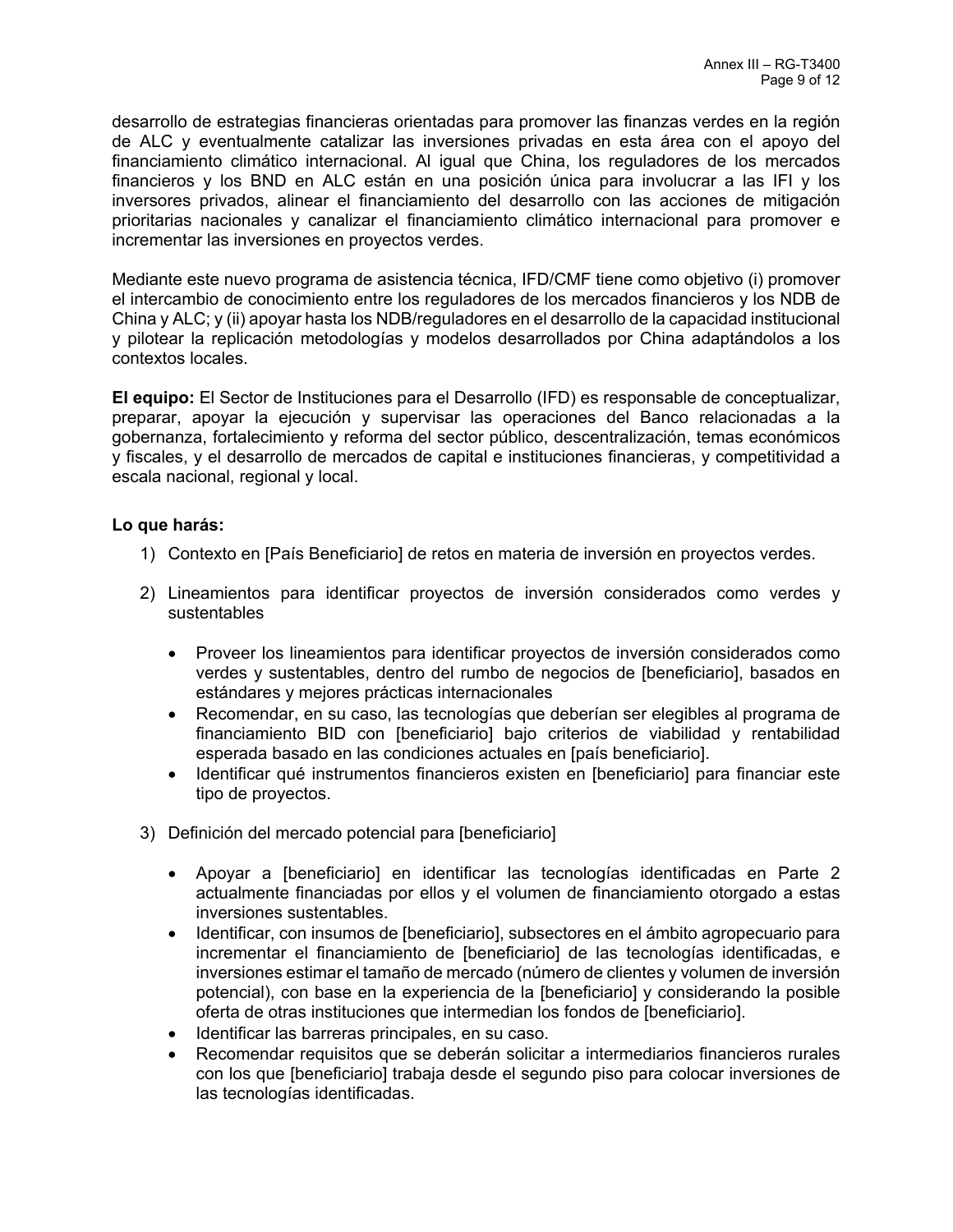- 4) Estimación de impacto económico y ambiental
	- Proveer insumos sobre las inversiones identificadas que permiten una estimación de la rentabilidad de los proyectos potencialmente financiables dentro de las tecnologías identificadas (VPN, TIR, repago de la inversión).
	- Proveer insumos sobre las inversiones identificadas que permiten una estimación reducciones potenciales de emisiones de carbono.
	- Proveer insumos sobre las inversiones identificadas que permiten una estimación reducciones potenciales de consumo de energía y otros recursos.
	- Proveer insumos sobre las inversiones identificadas que permiten una estimación reducciones potenciales en la vulnerabilidad frente el cambio climático, cuando estos apliquen
	- Propuesta de medios de verificación de los impactos.
- 5) Evaluación del potencial de colaborar con entidades de China.

## **Entregables:**

- Entregable 1: Primer borrador de actividades descritas en numerales 1 (contexto) y 2 (lineamientos).
- Entregable 2: Primer borrador de reporte de caracterización del mercado potencial (numeral 3).
- Entregable 3: Primer borrador de estimación de impacto económico y ambiental (numeral 4 y 5).
- Entregable 4: Reporte final de los tres entregables anteriores y la presentación de los resultados ante de [beneficiario], en coordinación con el BID.

# **Cronograma de pagos:**

- a) Primer pago por el 20% del monto del contrato a la entrega a satisfacción del BID y [beneficiario] del entregable 1.
- b) Segundo pago por el 20% del monto del contrato a la entrega a satisfacción del BID y [beneficiario] del entregable 2.
- c) Tercer pago por el 30% del monto del contrato a la entrega a satisfacción del BID y [beneficiario] del entregable 3.
- d) Tercer pago por el 30% del monto del contrato a la entrega a satisfacción del BID y [beneficiario]del entregable 4.

El entregable 1 se espera concluya a 1 mes de la firma de contrato y los entregables 2 y 3 se espera concluyan a más tardar 2 meses de la firma del contrato.

# **Habilidades que necesitarás:**

- **Educación:** Maestría o equivalente en economía, energía, finanzas, ingeniería, ciencias ambientales, o disciplinas relacionadas al sector agropecuario.
- **Experiencia:** Mínimo de diez (10) años de experiencia profesional y un mínimo de cinco (5) años de experiencia relacionada a financiamiento, tecnologías sustentables agropecuarias, habiendo participado en el diseño, estructuración, o análisis de proyectos para empresas.
- **Idiomas:** Fluidez en español.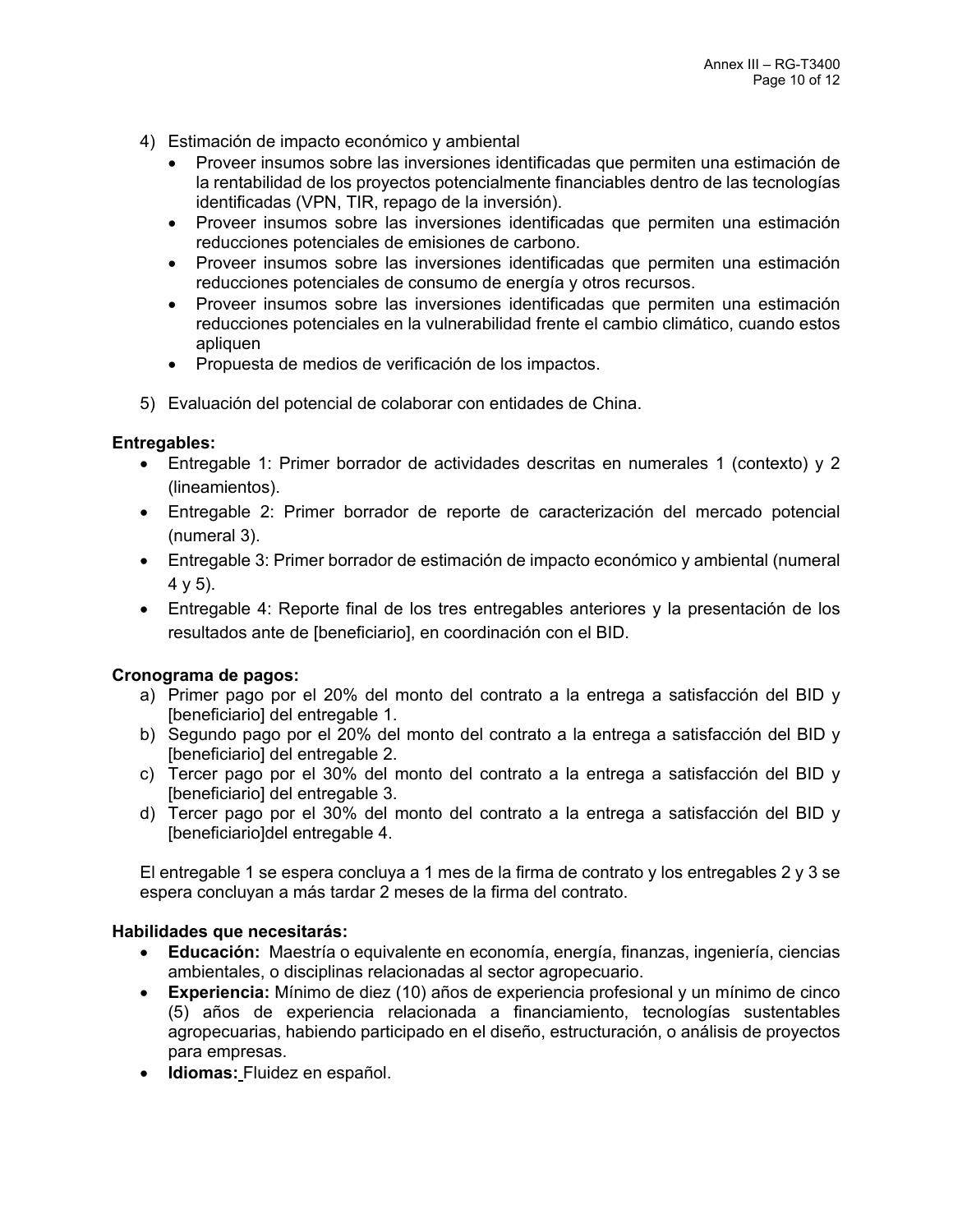## **Competencias generales y técnicas:**

- Conocimiento de instituciones financieras, y de políticas y prácticas agropecuarias en [país beneficiario].
- Excelentes habilidades de redacción, y habilidades de comunicación tanto verbal como escrita; capacidad comprobable para transmitir conceptos complejos y de elaborar reportes claros, concisos, y relevantes.
- Capacidad de aplicar los estándares y metodologías apropiadas a un contexto de proyecto específico para identificar caminos creativos y prácticos para superar situaciones difíciles.
- Capacidad para trabajar dentro de un ambiente de equipo multidisciplinario y con mínima supervisión.

# **Resumen de la oportunidad:**

- **Tipo de contrato y modalidad:** Consultor de Productos y Servicios Externos (PEC)-Monto global - Local.
- **Duración del contrato:** X meses.
- **Fecha de inicio:** XXX
- **Ubicación:** Las oficinas del Consultor, oficina de la [beneficiario] y/o lugares donde se llevan a cabo los proyectos, esto último en caso de ser necesario.
- **Persona responsable:** La responsabilidad técnica y administrativa de esta consultoría estará a cargo de la División de Conectividad, Mercados y Finanzas (IFD/CMF).
- **Requisitos:** Debes ser ciudadano/a de uno de los [48 países miembros del BID](http://www.iadb.org/es/acerca-de-nosotros/como-esta-organizado-el-banco-interamericano-de-desarrollo-,5998.html?open_accordion=9) y no tener familiares que trabajen actualmente en el Grupo BID.

**Nuestra cultura:** Trabajando con nosotros, estarás rodeada por un grupo diverso de expertos en todo tipo de campos de desarrollo, incluyendo transporte, salud, género y diversidad, comunicaciones y más.

**Sobre nosotros:** En el Banco Interamericano de Desarrollo, estamos dedicados a mejorar vidas. Desde 1959, hemos sido una fuente importante de financiamiento a largo plazo para el desarrollo económico, social e institucional en América Latina y el Caribe. Sin embargo, hacemos más que prestar. Nos asociamos con nuestros 48 países miembros para proporcionar a América Latina y el Caribe investigaciones de vanguardia sobre temas de desarrollo relevantes, asesoramiento de políticas para informar sus decisiones y asistencia técnica para mejorar la planificación y ejecución de proyectos. Para ello, necesitamos personas que no sólo tengan las habilidades adecuadas, sino que también sean apasionadas por mejorar vidas.

**Pago y Condiciones:** La compensación será determinada de acuerdo a las políticas y procedimientos del Banco. El Banco, en conformidad con las políticas aplicables, podrá contribuir a los gastos de viaje y mudanza. Adicionalmente, los candidatos deberán ser ciudadanos de uno de los países miembros del BID.

**Consanguinidad**: De conformidad con la política del Banco aplicable, los candidatos con parientes (incluyendo cuarto grado de consanguinidad y segundo grado de afinidad, incluyendo conyugue) que trabajan para el BID, BID Invest, o FOMIN como funcionario o contractual de la fuerza contractual complementaria, no serán elegibles para proveer servicios al Banco.

**Diversidad:** El Banco está comprometido con la diversidad e inclusión y la igualdad de oportunidades para todos los candidatos. Acogemos la diversidad sobre la base de género, edad,